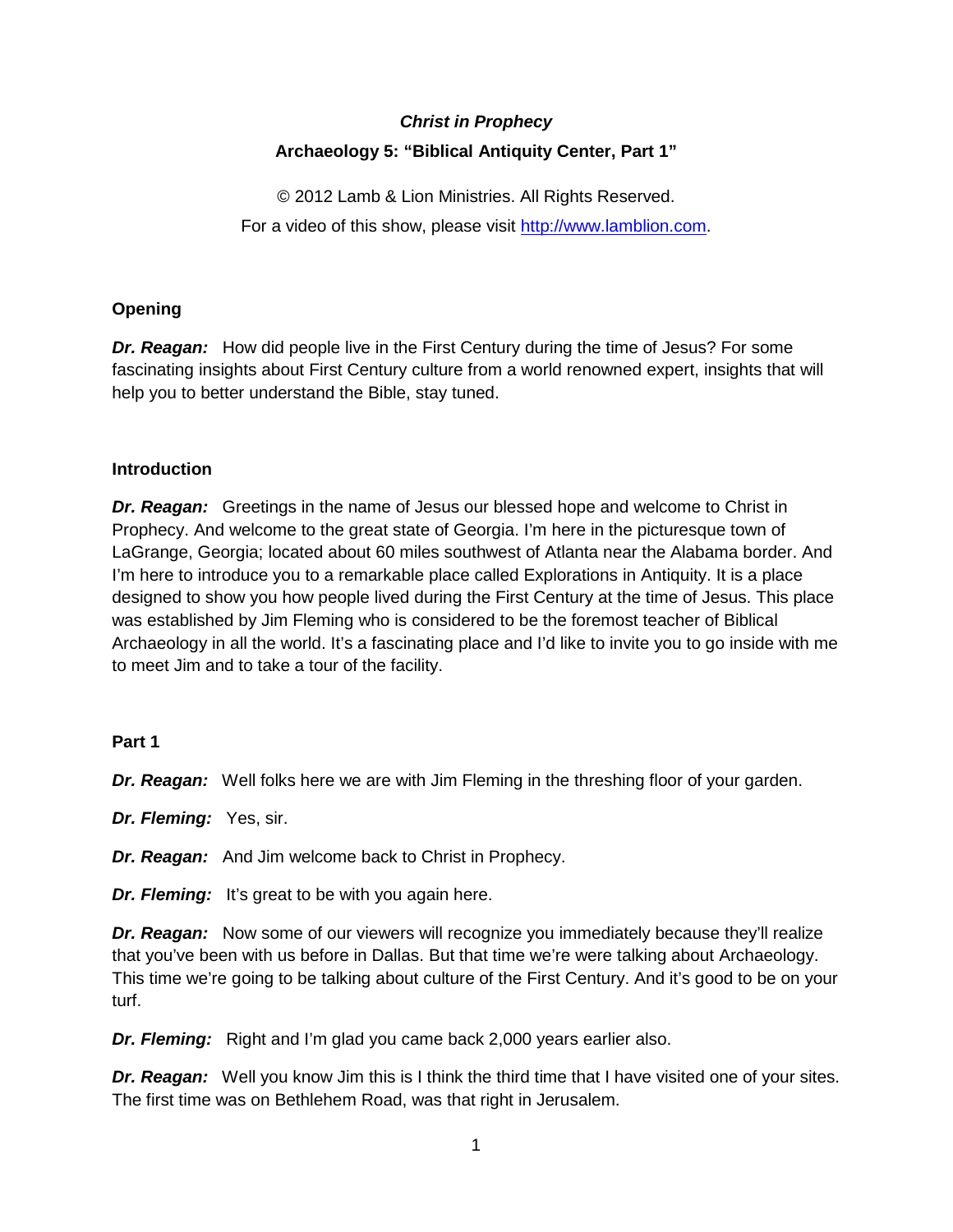## *Dr. Fleming:* Yes.

*Dr. Reagan:* And then you had a lot of trouble there from Palestinians who were coming in and causing damage. So you moved to Ein Kerem which is a suburb of Jerusalem, and now here to LaGrange, Georgia. Now tell us a little bit about that process.

*Dr. Fleming:* Well our ministry in Jerusalem was important to have Christian tourism. So we charged Christian tour groups. But whenever we had a Jewish or Muslim group within the country, a school, Synagogue, even a Mosque went to visit the museum we always had it free because it was an educational moment for Christian witness to have non-Christians want to come. And once tourism began to collapse, you remember the second uprising from 2000-2005 almost completely disappeared. We were unable to pay our landlord. So we had to close our gates in 2005 at the Ein Kerem property. So we came to the US wondering, "I wonder if we could build a museum here." And we asked around and we found a foundation in this town, LaGrange, Georgia, Calloway Foundation that said if we would put the museum here they would give us matching grants, dollar for dollar any money we raised.

*Dr. Reagan:* Wonderful, wonderful.

*Dr. Fleming:* Now is that an offer you can't refuse?

*Dr. Reagan:* That was wonderful.

*Dr. Fleming:* We felt it was a gift from the Lord.

*Dr. Reagan:* Well I'll tell you what I've visited all three of your sites and this is the most elaborate, most fantastic it's really worthwhile to bring a Christian group here to see what you have.

*Dr. Fleming:* Well I am glad you can make that evaluation David, thanks.

*Dr. Reagan:* Tell us a little bit about yourself, your background.

*Dr. Fleming:* Well it's kind of weird I come from an airline family so I spent most my life overseas in Asia, and Africa. My dad helped countries start their own airlines. And I could fly free and so when it was time to do graduate studies I thought, "I should use these free flying privileges to study overseas." And I was interested in Biblical Studies so I thought, "Why don't I study in Israel?" So I worked on the Masters level in Jerusalem, Israel. And later was privileged to be invited back to teach at the school where I had studied in Jerusalem.

*Dr. Reagan:* And then what happened?

*Dr. Fleming:* Well then I got more interested in tours pretty much see churches.

*Dr. Reagan:* Yes.

*Dr. Fleming:* Or ruins but most people have a hard time picturing how the site really looked before it was a ruin. Then if we could have a place where we have reconstructions as things looked; a functioning threshing floor with threshing equipment for example. It would really help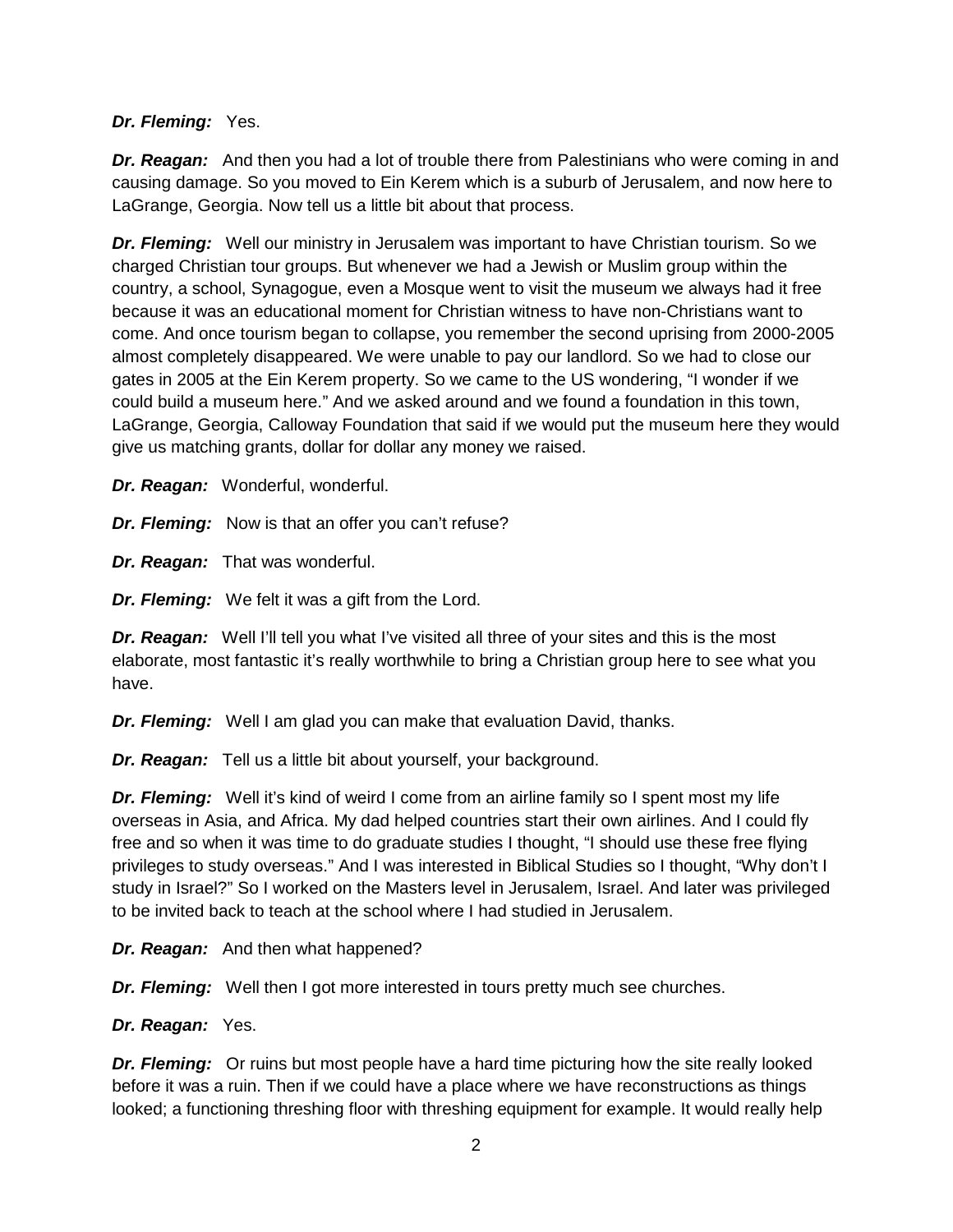the Bible come alive for daily life. So we made all of our museums tried to be in a real setting. Here we had to recreate terrace agriculture and stuff.

*Dr. Reagan:* Yes, yes.

**Dr. Fleming:** But the idea is to help people climb out of their 20<sup>th</sup> Century skin, don sandals and go back to biblical times.

*Dr. Reagan:* Now when you went to Israel you gave the impression that you went over there to study and that was it. But you actually that became your home, you lived there over 30 years didn't you.

*Dr. Fleming:* Yes, yes.

*Dr. Reagan:* Almost 40 years.

**Dr. Fleming:** That's right 36 years it was my home. In fact I thought I would probably retire there until we had to close down the museum.

*Dr. Reagan:* And then an accident happened to you that made you world famous among archaeologists.

**Dr. Fleming:** You always bring up something that took no foresight, no brilliance it is called stumbling into an archaeological discovery. I fell in a hole.

*Dr. Reagan:* Well tell us about that.

*Dr. Fleming:* Well I was photographing around the old city of Jerusalem and I was taking a picture of the Eastern Gate to the city.

*Dr. Reagan:* It had been raining for several days' right?

**Dr. Fleming:** Yup, and of course the ground was soft. And there was a mass burial tomb under where I was standing. And just when I went click taking a picture of the top of the gate I fell down 8 feet into the ground.

*Dr. Reagan:* A mass tomb.

**Dr. Fleming:** Forty-six skeletons. Actually I didn't count them right away I wanted to make sure enough rocks fell in that I could climb up and it wouldn't be 47 skeletons.

*Dr. Reagan:* Brother if I'd feel down in that tomb I would have walked on air to get out. Here you are counting skeletons.

*Dr. Fleming:* Yes, well they were interesting.

*Dr. Reagan:* More important than that you actually took a camera and started taking pictures.

*Dr. Fleming:* Yes.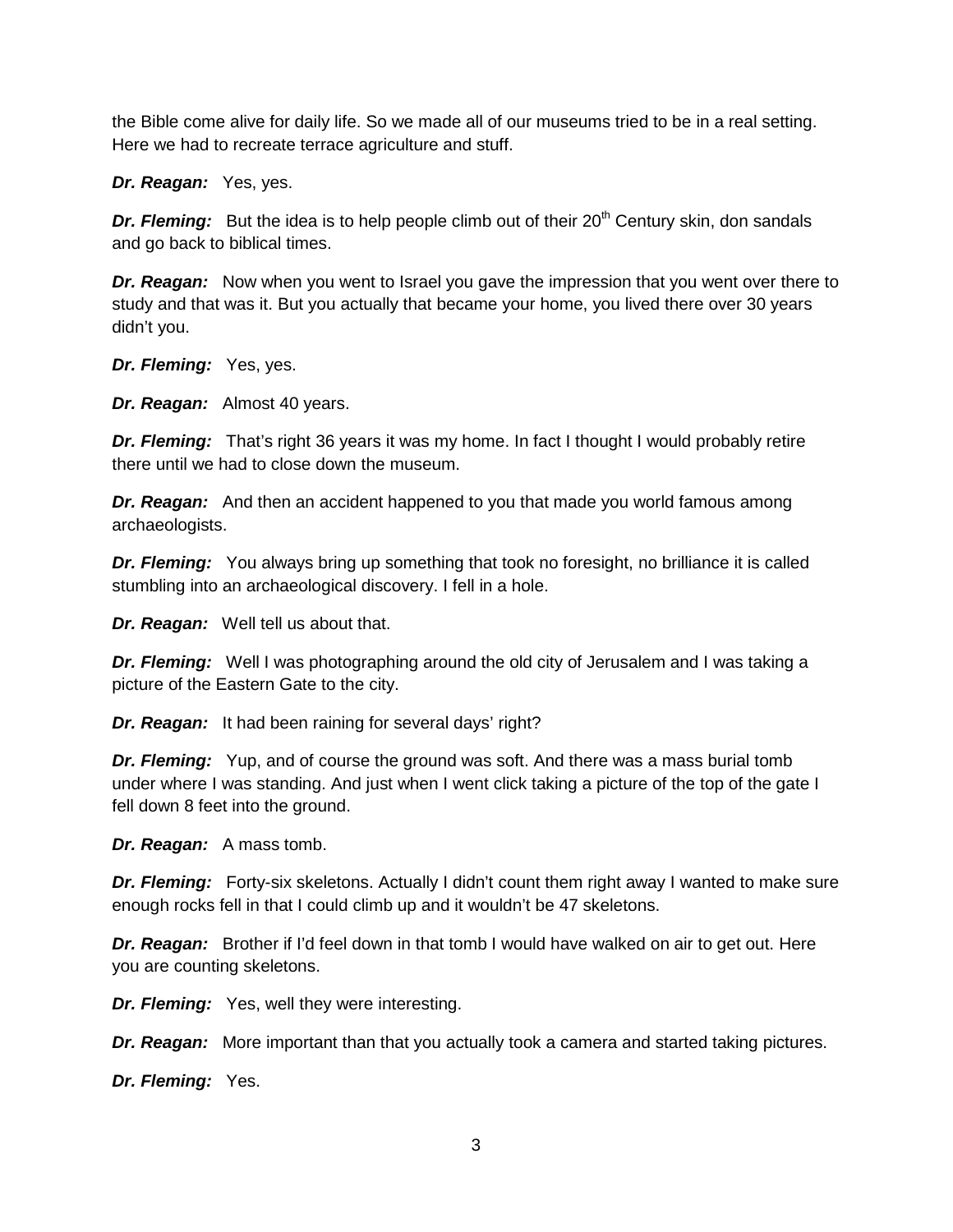*Dr. Reagan:* And what did you see in one of those pictures?

*Dr. Fleming:* An arch of an earlier gate.

*Dr. Reagan:* So you proved that the ancient Eastern Gate was located below the current Eastern Gate.

*Dr. Fleming:* Yes.

*Dr. Reagan:* Which was a major archaeological debate up to that point?

*Dr. Fleming:* And that it was fully discovered. The top of the arch is in place which means another 20 feet down or so would be the roadway. And I told my archaeologists professor the next day and he thought I feel on my head, "Sure you found the gate." But he was willing to come back. They had already cemented it over, in uncharacteristic Middle East efficiency.

*Dr. Reagan:* What year was that?

*Dr. Fleming:* That was in '69.

*Dr. Reagan:* '69 and you were a young man then.

*Dr. Fleming:* Just a kid.

*Dr. Reagan:* Just a kid and here you become world famous over night among archaeologist that was amazing.

*Dr. Fleming:* No, no.

*Dr. Reagan:* I think the Lord had a purpose for your life.

*Dr. Fleming:* Well I do feel that, as we all should.

*Dr. Reagan:* That's right. That's right. Well now let's talk about purpose for a moment. You've touched on it, but I want you to get very specific. What is the purpose of Explorations in Antiquity?

*Dr. Fleming:* To help people see daily life as the ancients would have seen it. And that they would learn to think in the way the ancient people thought that will help the Bible come alive.

*Dr. Reagan:* OK.

*Dr. Fleming:* For example we read a modern way of thinking in the Bible. How can we suspend some of that? And look at the very practical daily life and imagery from biblical times.

*Dr. Reagan:* So you have many sites out here in what you call your Biblical Garden that we're going to be taking a look at. But you also have an education center here were you have an auditorium and you have maps and all kinds of multi-media presentations and programs you can present, correct?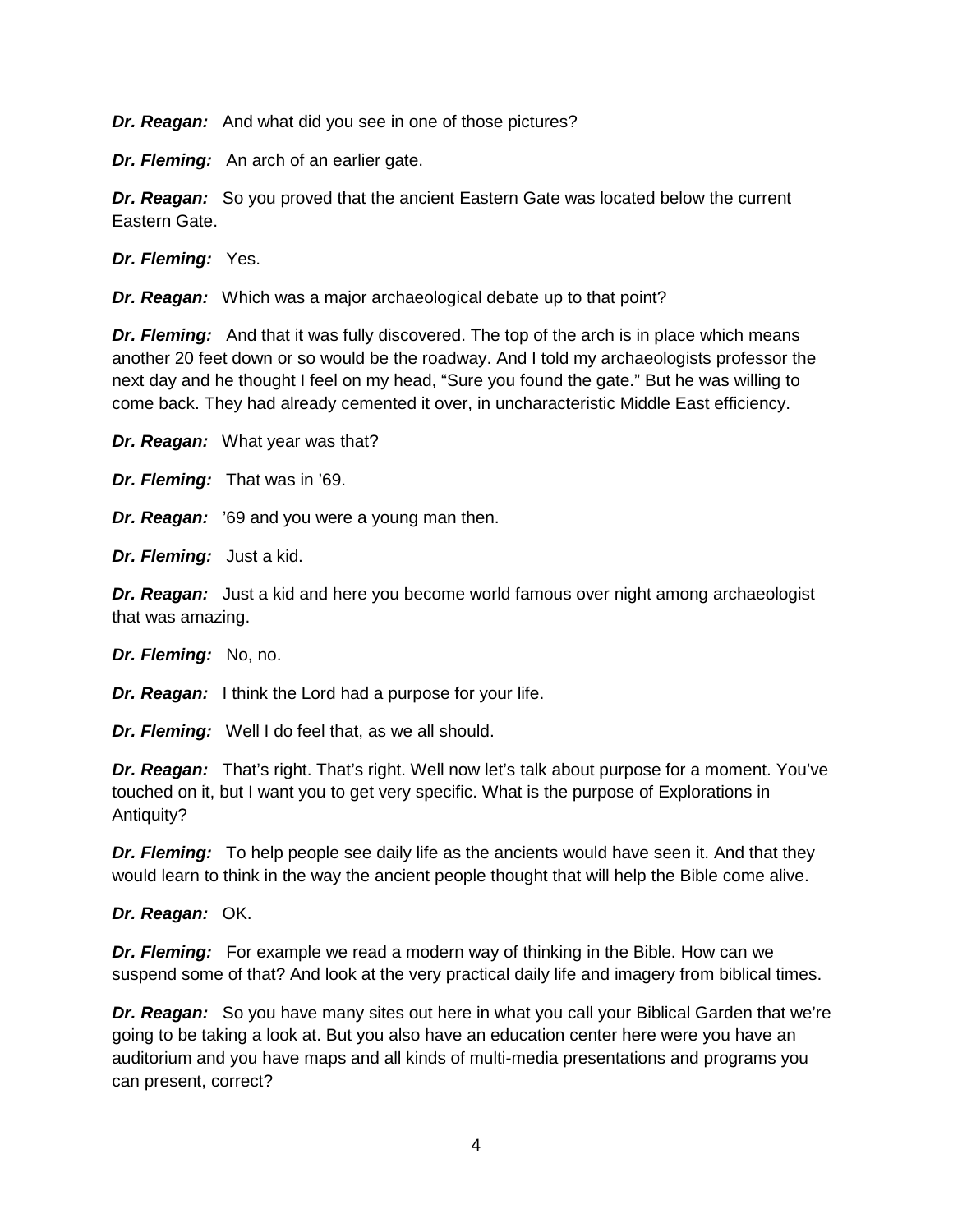*Dr. Fleming:* Yes, we try to run conferences. We have some things particularly geared to clergy. Most of what we do though is for layperson who is interested in the life of the church.

*Dr. Reagan:* And also inside your main building you have some places where you can have a biblical meal.

*Dr. Fleming:* Yes.

*Dr. Reagan:* And see what the Last Supper really looked like.

*Dr. Fleming:* Right, and there are so many discoveries that give a completely different idea than church art.

*Dr. Reagan:* OK, one final question before we take a tour of your facility. Could you give me an example off the top of your head of how better understanding the culture of the First Century would better help you to understand something that's said in the Bible?

*Dr. Fleming:* Only a thousand come to mind. But did you know houses in the time of Jesus were 20 to 40 rooms, 50 to 75 people; 3 to 4 generations.

*Dr. Reagan:* Living in one house?

*Dr. Fleming:* All relatives by marriage living in one house. And it helps you reinterpret parables. Why does the woman when she has lost 1 out of 10 coins tell her friends and neighbors? They're looking too. They all lived and shared cooking rooms, courtyards, storage rooms you see; the idea of that collective identity. Now part of its rough because everybody knows everything about everybody and talks about it all the time. But part of it is you have that support system.

*Dr. Reagan:* Well I was going to say that is your social security system.

**Dr. Fleming:** Yes, yes. There is no need for care institutions for the elderly. And that just gives you a new nuance; things aren't private matters like we think in the United States where it is such an individualistic country. But when the prodigal son wishes his mom and dad were dead and asked for his inheritance in advance everybody knows it. It's not just the one family; all the relatives, even relatives who are not there. He's embarrassed that neighborhood, that town. It is just…

*Dr. Reagan:* So in a town like Nazareth which was tiny maybe 200 people everybody knew everybody and everything about everybody.

**Dr. Fleming:** And they did things together. One thing that is really interesting about the story when Mary and Joseph left Jesus behind in Jerusalem that home alone story, the next day or that night probably as they were counting noses they realized Jesus wasn't with them. Listen, they inquired amongst their relatives and friends, "Had anyone seen Jesus?" Which means Mary and Joseph and Jesus had a support system of family and friends that came with them for the coming of age visit of Mary and Joseph's son to Jerusalem. Which means Mary and Jesus would not have been alone either with the loss of Joseph which is apparently so.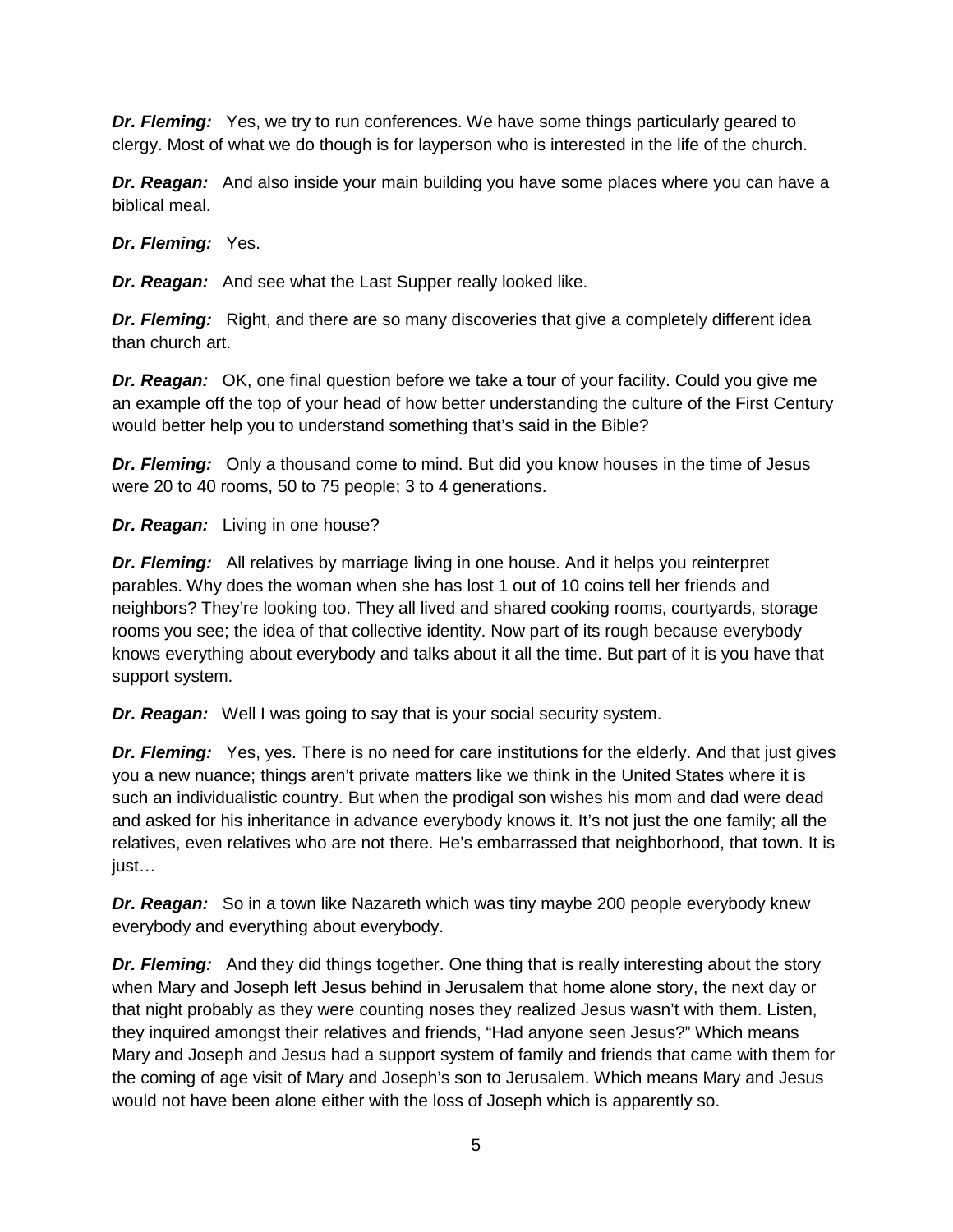*Dr. Reagan:* And I would suppose it means too that when Mary became pregnant everybody in town knew it.

*Dr. Fleming:* That's the down side. Yes.

**Dr. Reagan:** It probably would be good for Joseph to take Mary with him to Bethlehem he had to go because of the Census.

*Dr. Fleming:* Yes, yes.

*Dr. Reagan:* That way no one knows exactly when the baby was born or the circumstances.

*Dr. Fleming:* OK. Well let's take a tour of this wonderful place.

*Dr. Reagan:* OK.

*Dr. Fleming:* Alright.

#### **Part 2**

#### **[Bedouin Tent]**

*Dr. Reagan:* Well folks we're in what looks to me like a Bedouin tent but let's let the expert tell us what it is.

*Dr. Fleming:* This is goat hair, brownish-black color. When it's dry there's a very large space in the weave and light can shine through. But as soon as it gets wet is swells and it becomes waterproof.

*Dr. Reagan:* Isn't that something?

**Dr. Fleming:** So it's perfect. But look over here, when you look up towards the sun in the day is looks like the Milky Way.

*Dr. Reagan:* It does.

*Dr. Fleming:* The word in the Old Testament for the night sky is the tent of the heavens.

*Dr. Reagan:* Oh, wow.

*Dr. Fleming:* God has just unfurled the tent in heaven.

*Dr. Reagan:* Now they still use tents like this in Israel today the Bedouins do.

*Dr. Fleming:* Sure.

*Dr. Reagan:* You can see them on the way from Jerusalem to Jericho.

*Dr. Fleming:* I'm afraid there's a lot more plastic now days, but there still some.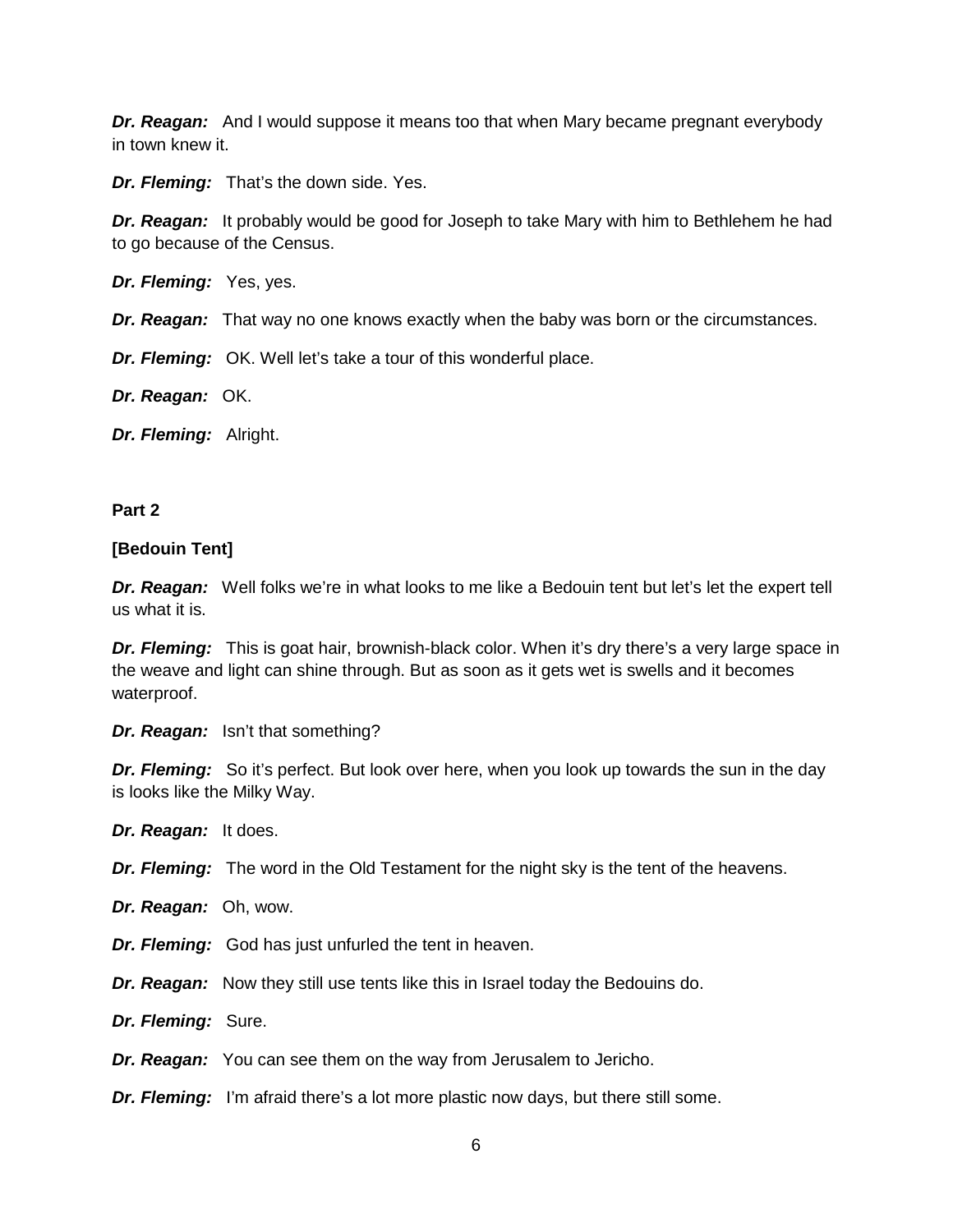*Dr. Reagan:* Yeah, what is this?

*Dr. Fleming:* Well there's always in antiquity and even today amongst the Bedouin a divide for a woman and children section.

*Dr. Reagan:* Women over here; so Sarah would have been standing on this side listening to Abraham talk.

*Dr. Fleming:* Right and this is where Abraham would have received others.

*Dr. Reagan:* OK. Well there is a little interesting item hanging on the tent over here I want us to talk about.

*Dr. Fleming:* Oh, ok.

*Dr. Reagan:* Let's go see that.

*Dr. Fleming:* OK, this is what I have in mind here Jim this is fascinating. Now what in the world is this thing?

*Dr. Reagan:* Believe it or not a dog collar. The predators, today it is the grey wolf in the north. But in antiquity you had lions, bears, wolfs. The dogs actually wear this for a dog collar because where is the place the wolf is going to go for? The neck of the dog.

*Dr. Fleming:* Now they didn't put those on sheep did they?

*Dr. Reagan:* No, on the guard dogs.

*Dr. Fleming:* On the just the guard dogs.

*Dr. Reagan:* Oh.

*Dr. Fleming:* So the shepherd needs to have the guard dog of course for their hearing. But they're huge watch dogs. And they even cut their ears today so that the wolf won't have the chance to bite onto something. The main point is this; most people don't realize how dangerous it is to be a shepherd in biblical times.

*Dr. Reagan:* Oh, yeah.

*Dr. Fleming:* And when Jesus said the shepherd lays down his life for the sheep.

*Dr. Reagan:* He meant it.

*Dr. Fleming:* I'd imagine people living near grazing areas would hear every week of a shepherd being attacked.

*Dr. Reagan:* Well David talked about killing….

*Dr. Fleming:* …a lion and a bear.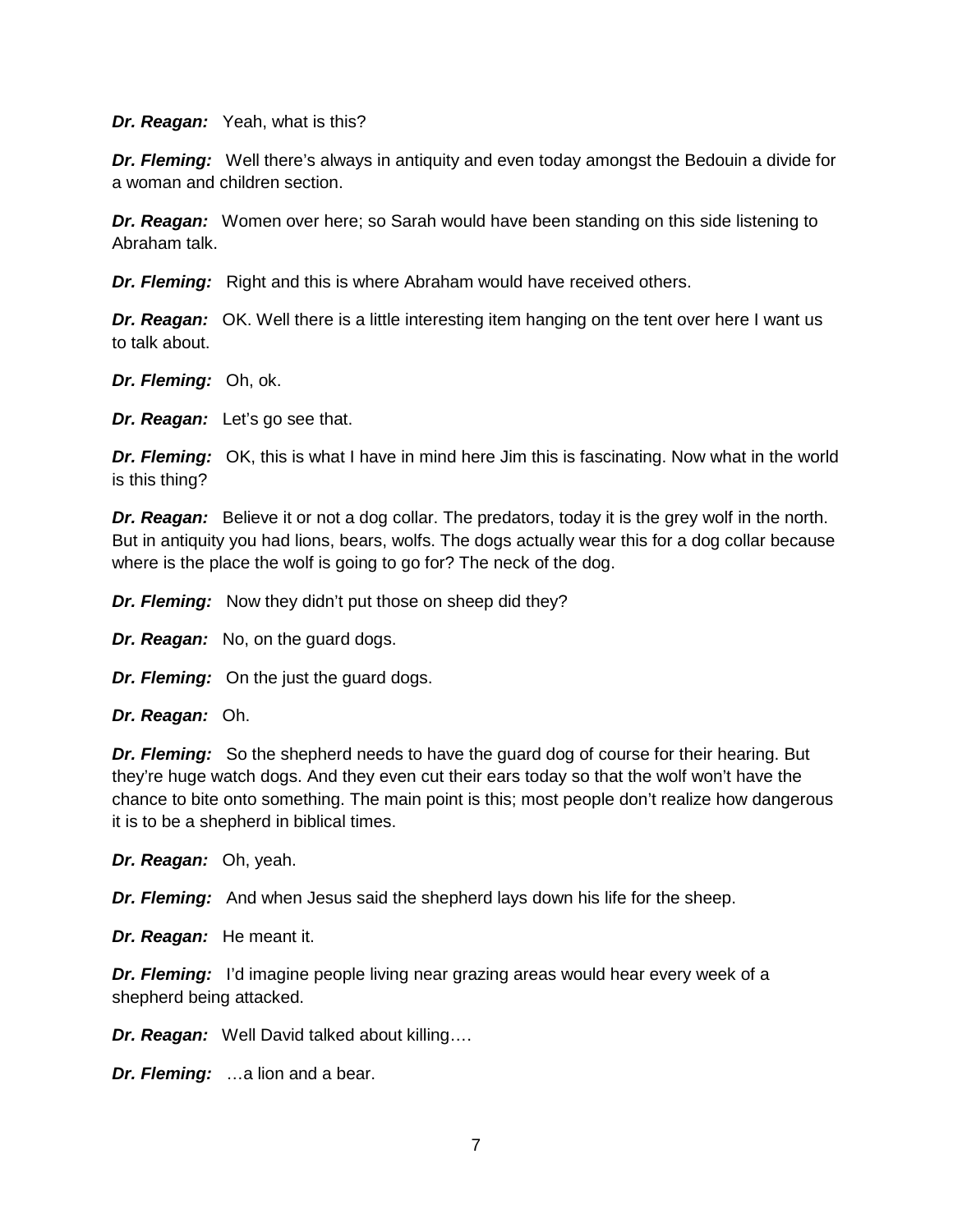*Dr. Reagan:* Yes ok. OK, let's see what this temporary sheepfold is all about here.

## **[Temporary Sheepfold]**

*Dr. Fleming:* Right, when you're grazing overnight you have to have a place to protect the sheep at night. You get sharp sticks or thorns and you have to make an enclosure where you have a removable gate because of course predators feed at night.

## *Dr. Fleming:* Yeah.

**Dr. Reagan:** So the most dangerous time for the protection of the sheep is night. You're trying to find a place where there's a few little caves if you can. Particularly because the desert you know is cold at night, hot in the day. But you try to have in your area of your encampment also even if you go part of the year and come back a permanent sheepfold particularly for the winter. Shall we go look at that one.

**Dr. Fleming:** Yes, this over here this is sufficient to keep the sheep in. What happens it's not to keep the sheep in. It's to keep the predators out. You have these sharp stick. And even though some could jump over it, they won't because they know they can't pull the animal out.

*Dr. Reagan:* Yeah, this is almost like putting the glass on top of the walls as you see in Jerusalem.

*Dr. Fleming:* Exactly. And the soft underside of the predator you see keeps them out.

*Dr. Reagan:* Alright, let's see a permanent one, ok.

*Dr. Fleming:* Ok.

# **[Permanent Sheepfold]**

*Dr. Reagan:* Let's step inside and see what this looks like here. Now first of all why do have this divided here?

*Dr. Fleming:* It is because of the difference between sheep and goats.

*Dr. Reagan:* Oh.

*Dr. Fleming:* Goats are much more sure footed and need a higher wall. You see this wall is higher than this one. For sheep this is fine. So when you come in you have a little slide gate here, you separate the sheep from the goats because they'll need a higher more secure sheepfold.

*Dr. Reagan:* And back here it looks like a cave.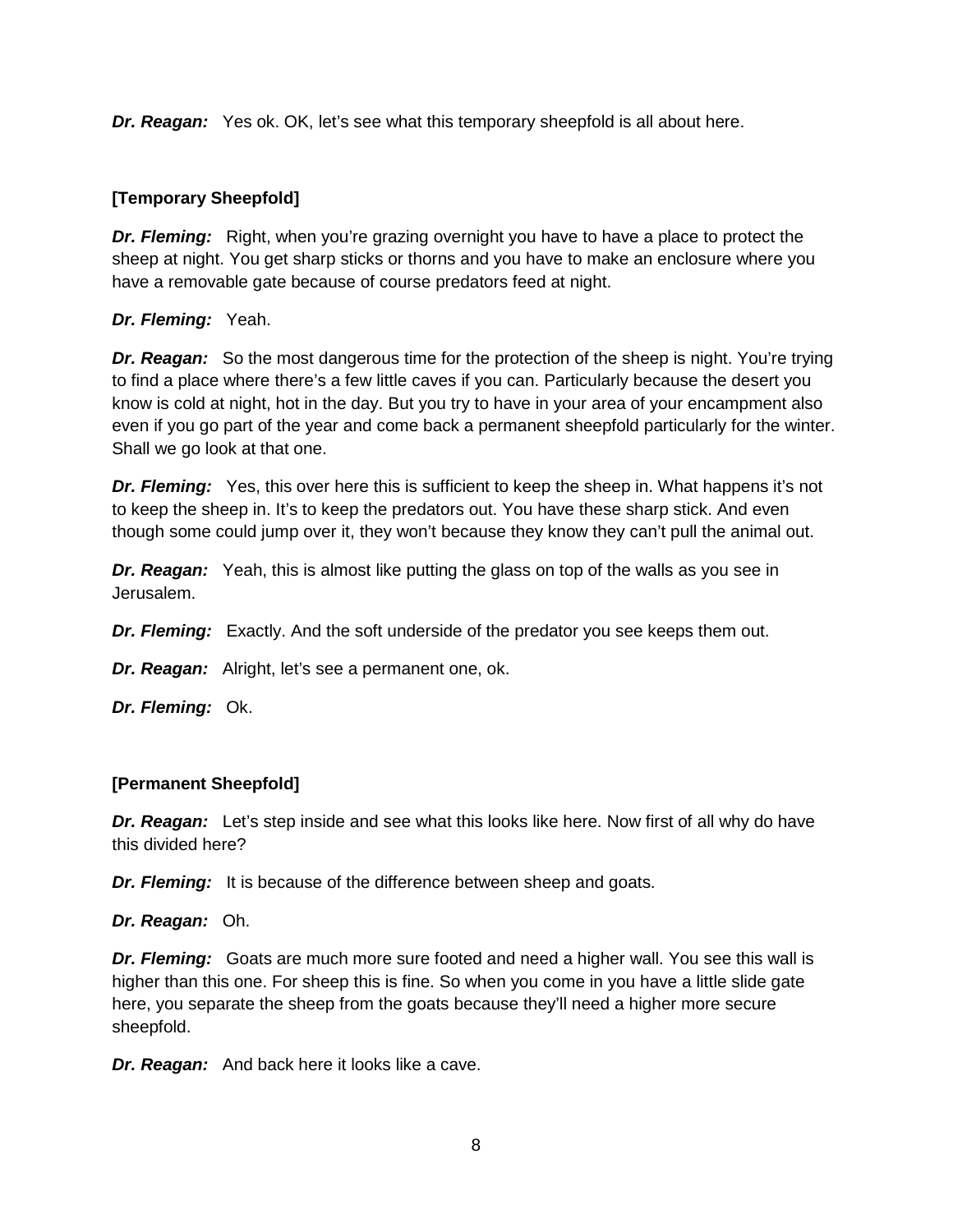*Dr. Fleming:* Yes, you have two mangers for feeding and watering here. But listen to this Bethlehem is 20 degrees in the winter and 120 in the summer. If you have a cave at least 10 feet deep it will be 69 year round.

*Dr. Reagan:* I know because I've been in them.

*Dr. Fleming:* The insulation factor. So there are also mangers and sheepfolds inside. And the earliest traditions Second Century AD they Gospel of James didn't make it in the cannon but it mentions that Jesus was born in a cave.

*Dr. Reagan:* Oh.

*Dr. Fleming:* If you ask people in Jesus day where are you most likely to find a manger? 90% of the mangers are inside caves.

*Dr. Reagan:* OK.

*Dr. Fleming:* Because that insulation factor.

*Dr. Reagan:* Well I often wondered about that because I'd always heard about the cave but I didn't know where that came from.

*Dr. Fleming:* Yeah, that is where you would keep the animals.

*Dr. Reagan:* Especially in the fall and winter time you are going to keep them in there.

*Dr. Fleming:* Also for the health of a mother and the new born babe you see. There is no place in the guest room there would be a constant temperature in a cave. So it is good for the mother and baby also.

## **[Rock Quarry]**

*Dr. Fleming:* This is a rock quarry. And you can see here there is a mountainside that we are cutting away. And you can see there are pieces of wood in spaces between the cuts so you could pour water on it.

*Dr. Reagan:* So you pour water on the wood and then it expands?

*Dr. Fleming:* The osmosis makes it expand and it will release the blocks.

*Dr. Reagan:* Wow.

*Dr. Fleming:* Over here we have an example of a kind of stone work called dovetail where you see it is like puzzle pieces.

*Dr. Reagan:* Looks like a jig-saw puzzle.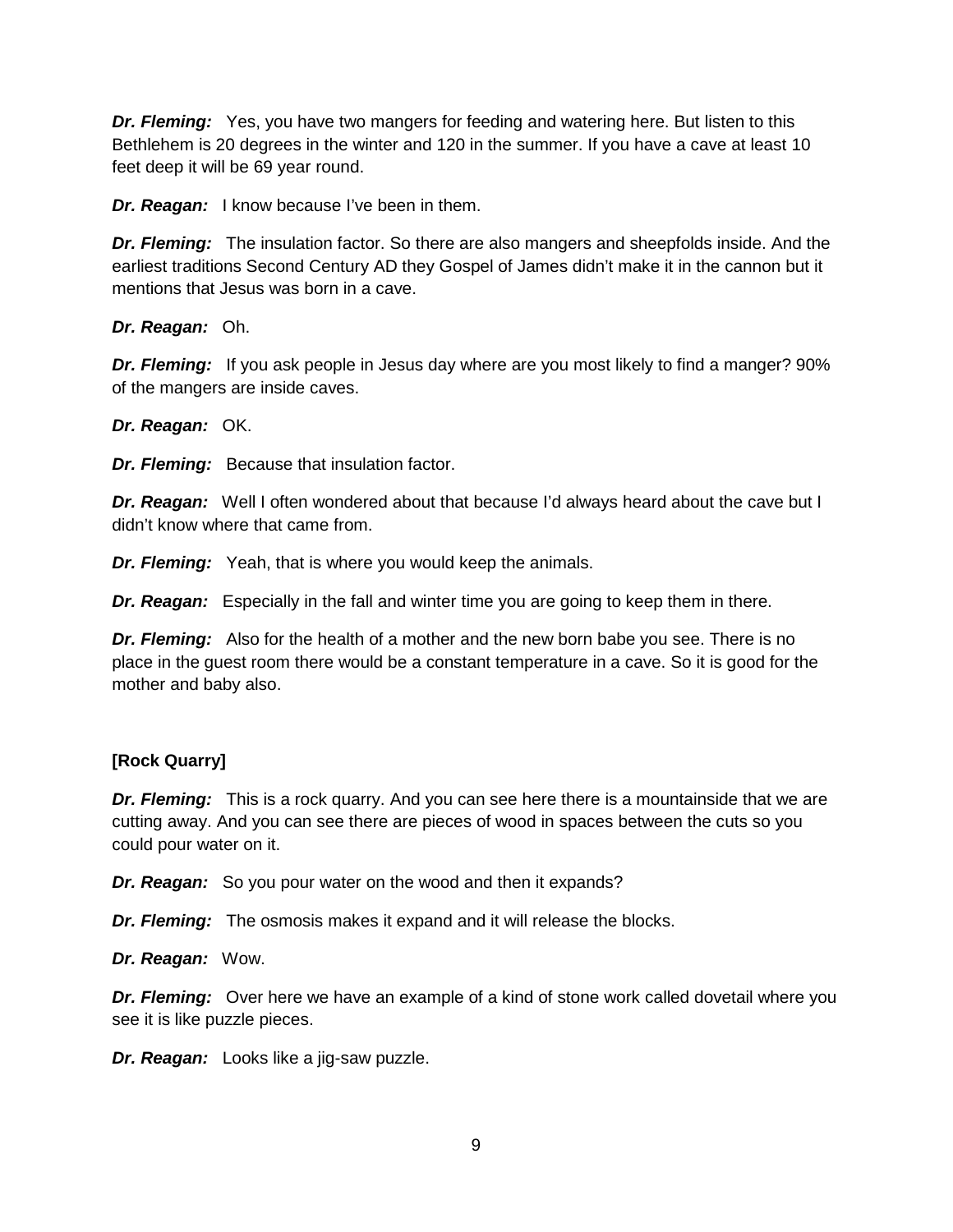*Dr. Fleming:* Yeah. And there is actually a picture of a wall back here made with it. But if you're on a lose foundation or a swamp it's locked together. Paul talks about the Church being stones rightly joined together, adding strength to one another.

*Dr. Reagan:* Right.

*Dr. Fleming:* And people often ask, "How do they lift up stones?" Well you see there is a walk and wheel here.

*Dr. Reagan:* Well let's take a look at that.

*Dr. Fleming:* OK.

*Dr. Reagan:* OK, Jim, how in the world did they ever move these stones?

*Dr. Fleming:* The answer is very slowly. No, no, sorry. It's amazing 500 BC the Greeks learned if you make a rope go around a pulley it reduces by 1/4 the weight of the other side of the pulley. And so you have a round thing there, you have 1 pulley up there and it comes down to the second, a third pulley and back. So believe it or not this could be 1,000 pounds in this.

*Dr. Reagan:* I don't weigh that much.

*Dr. Fleming:* No, no. You see they would have people walk in these wheels.

*Dr. Reagan:* And you could do it that easily?

*Dr. Fleming:* And they would wind it up, wind it up. There is a picture over here of five people in a wheel lifting up a huge stone. So think about Herod's Temple 200 feet high. But they had a series of tripods, quadripods, pulleys, they weren't dumb.

*Dr. Reagan:* They certainly weren't, they knew a little bit about engineering didn't they?

*Dr. Fleming:* Remember when they left the Temple and some disciples said to Jesus, "Have you ever seen such beautiful stones or magnificent buildings?" But Jesus had reminded them yet all of that is going to come to an end.

*Dr. Reagan:* Not one stone on top of the other.

*Dr. Fleming:* But they were impressed with the engineering of these imperial building projects.

*Dr. Reagan:* I am too.

*Dr. Fleming:* Ok, ok.

## **[Vineyard Watchtower]**

*Dr. Reagan:* OK, Jim we've climbed up on top of what looks a watch tower here, what is this?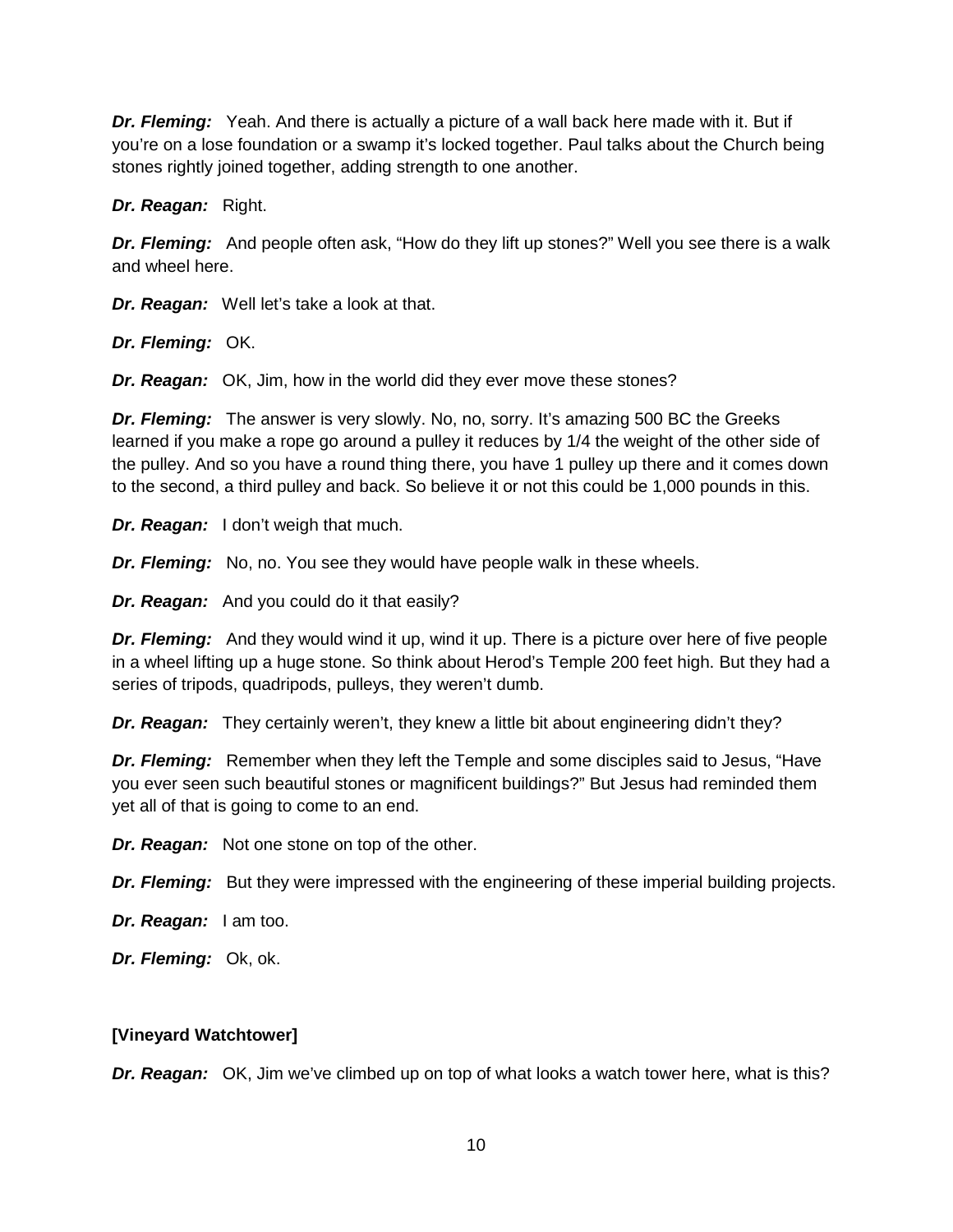*Dr. Fleming:* Exactly, this is a vineyard watchtower.

*Dr. Reagan:* Why do you need a watchtower in a vineyard?

*Dr. Fleming:* In vintage season when the grapes are out someone is going to steal them.

*Dr. Reagan:* Oh.

**Dr. Fleming:** But it is not only that animals can trod on them.

*Dr. Reagan:* Yes.

*Dr. Fleming:* So the vine dresser and family sleep in the watchtower. Now the season is end of summer so you don't need a permanent roof you only need shade. And you stay overnight here. And so we've made a vineyard here but there is no wire right?

*Dr. Reagan:* That's right.

*Dr. Fleming:* In antiquity so it is a very different way to grow the grapes.

*Dr. Reagan:* OK, let's go take a look at that.

## **[Vineyard]**

*Dr. Reagan:* Ok well you said there were no wires. Of course they didn't have wires then so they just let the grapes grow on the ground?

*Dr. Fleming:* Yup, but every vine has a couple rocks next to it.

*Dr. Reagan:* That's right.

*Dr. Fleming:* That we do have.

*Dr. Reagan:* So what's the purpose of that? To keep them off the ground?

**Dr. Fleming:** Now here's the thing you have to keep lifting the branches up on the rock as they get further away because if it touches the ground it will make a root at that point. And then what will happen it will wither its connection with the deeper root of the mother vine. And then we get 5 months of no rain; May, June, July, August, September. In Judea grapes come our August/September and it will wither. Now let's go back to Jesus saying at the Last Supper, "I am the vine, you are the branches abide in me." Everybody knows if you don't keep the vine off the ground it will make its own nourishment and stop.

*Dr. Reagan:* Except 20<sup>th</sup> Century people don't know that.

*Dr. Fleming:* Oh well, we have to work on that. But isn't it interesting Jesus last saying for His disciple was keep your nourishment in life based upon my deeper root.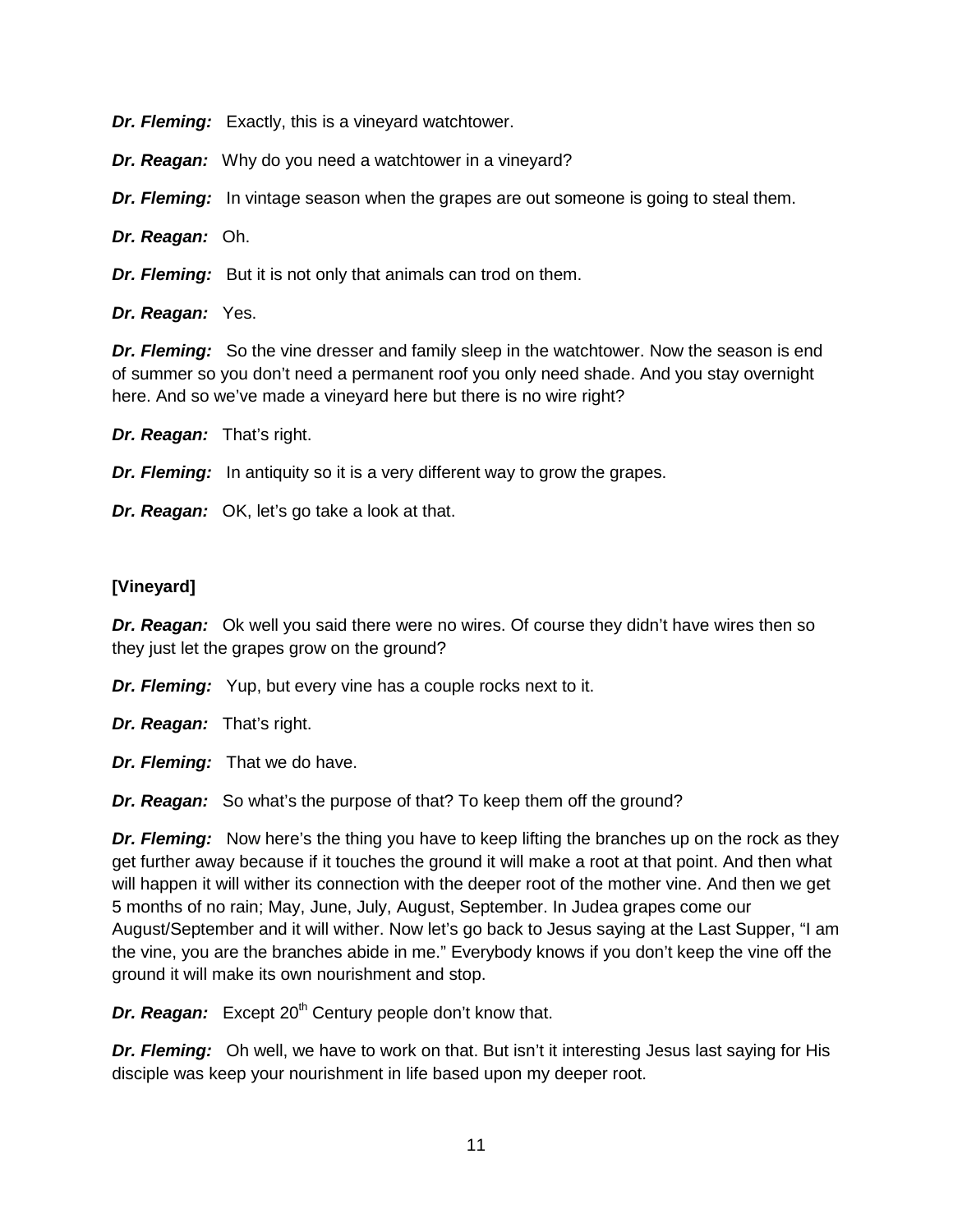*Dr. Reagan:* Deeper root, yes.

*Dr. Fleming:* That will hold you through the droughts. And did you know the same word take away in Greek is lift up? In fact three out of four times it is translated lift up. Instead of understanding any branch that bears not fruit I will take away, 3 out of 4 times that word is I will lift up. And if you're all the time stacking branches up onto rocks it is a very different feeling isn't it?

# *Dr. Reagan:* Yes.

*Dr. Fleming:* Between take away and lift up. I'll help you keep your nourishment based on my deeper root.

*Dr. Reagan:* Once again understanding the culture, farming methods and whatever helps us to better understand the Bible.

*Dr. Fleming:* I think if more translators would see an ancient vineyard without branches already up on wire they may have thought of putting lift-up, instead of take-away.

*Dr. Reagan:* What is our next stop in this tour?

*Dr. Fleming:* Let's go down to the natural consequence and look at the grape press.

*Dr. Reagan:* See what they did with the grape, ok, let's go.

# **[Grape Press]**

- *Dr. Fleming:* Here we are at the place you bring your grapes from the vineyard.
- *Dr. Reagan:* Oh, so the person holds onto the ropes.
- *Dr. Fleming:* That's so you stomp with two points instead of three points.
- *Dr. Reagan:* OK. And you hold onto the ropes and you have bare feet hopefully clean.
- *Dr. Fleming:* Hopefully.
- *Dr. Reagan:* And you've got grapes in there.

*Dr. Fleming:* You stomp there and you take off your sandals otherwise it would be a little bit sour with the pits being scrapped and stuff. And you see the grape juice dribbles down here. And actually this should not be inside we didn't want it to fall over but that is your collection vat. What is very interesting in the images in the Bible the stomping vat is the image of judgment; grapes of wrath. You hear a cadence on two occasions when you are stomping on the grapes and an enemy army marching in. So remember Jesus phrase trodden under the foot of the Gentiles.

*Dr. Reagan:* The grapes yes.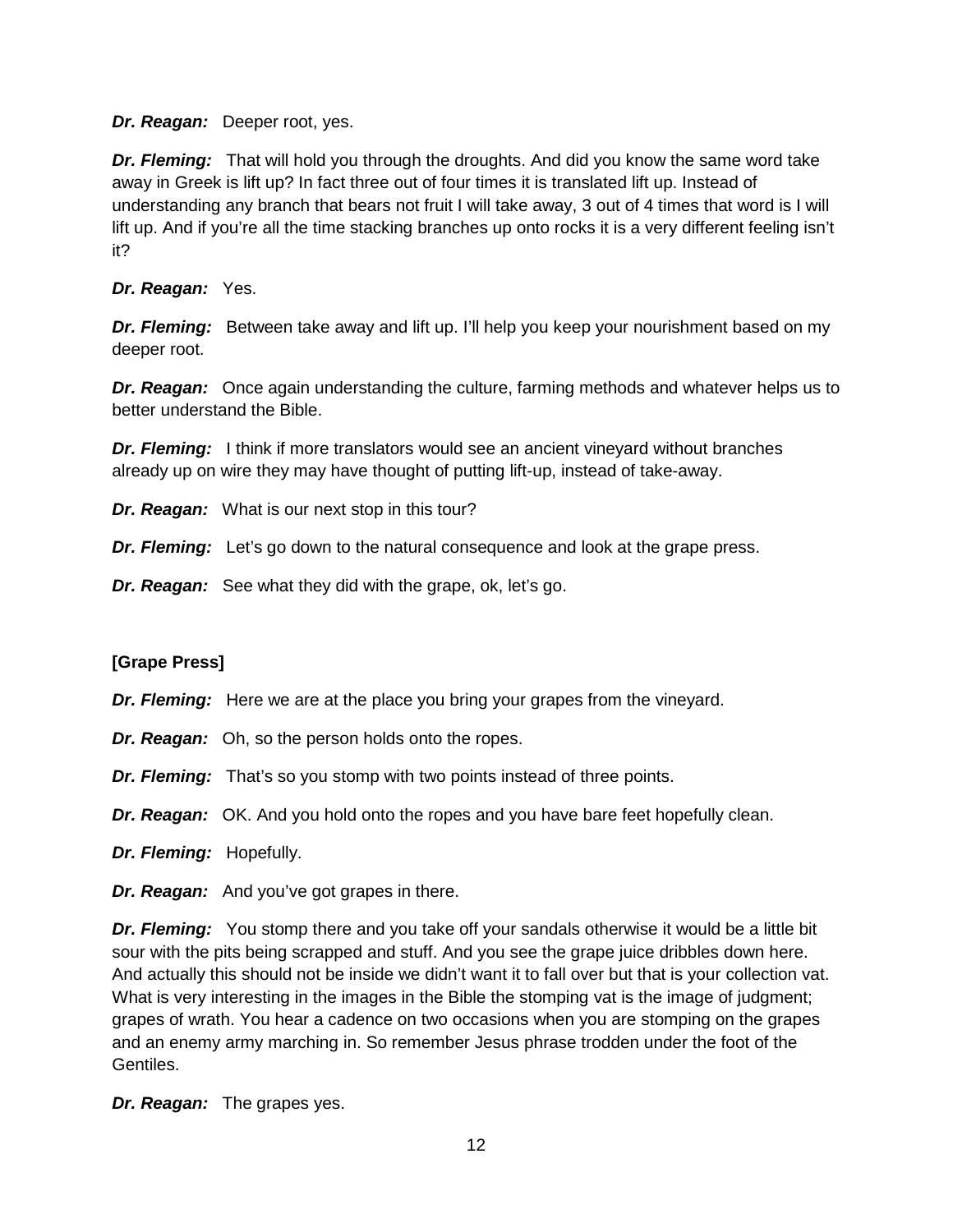*Dr. Fleming:* And bowls of judgment crushed grapes and stuff. But the collection vat is a symbol of joy because the grapes come out the end of summer just when your water cisterns are drying up the Lord gives you the fruit of the vine. So for Jews that overflowing cup of wine, my cup overflows is joy.

*Dr. Reagan:* And then you take that juice and you put it here and it strains it?

*Dr. Fleming:* You have to use a linen cloth. Remember Jesus saying, "Some religious people strain a gnat and swallow a camel.

*Dr. Reagan:* Yes.

*Dr. Fleming:* Flies, gnats, ants, end of summer. So you strain it. There are some Pharisees at the time of Jesus who don't trust you. If you've come over for dinner before you pour the fruit of the vine into their cup they'll bring out a linen cloth and put it over the cup. A gnat is unclean, and a camel is unclean.

*Dr. Reagan:* I've swallowed a lot of gnats in my life.

*Dr. Fleming:* And we've all meet a lot of people who are worried about a gnat but they swallow camels everyday too. Peace and justice issues.

*Dr. Reagan:* Now do you have a place here that shows how they process olives?

*Dr. Fleming:* Yes.

*Dr. Reagan:* This is grapes, olives?

*Dr. Fleming:* Yes stomping for grapes. Olives are pressed let's go look.

*Dr. Reagan:* Let's see a press.

## **[Olive Press]**

**Dr. Fleming:** So here's where you press the olives. Understand that you would have baskets or sometimes sacks held up by these stones back here.

*Dr. Reagan:* You've got a large stone here.

*Dr. Fleming:* That is so you can really have a flat surface.

**Dr. Reagan:** So the olives are put under here, a stone on top and then you put this thing on and weights.

*Dr. Fleming:* And notice there are places to put more than one weight. We just have the second weight on now. Usually a weight is as big as you can for 2 people to lift it up. And you can imagine as you put the weight on the olive juice runs down the sides and then into this